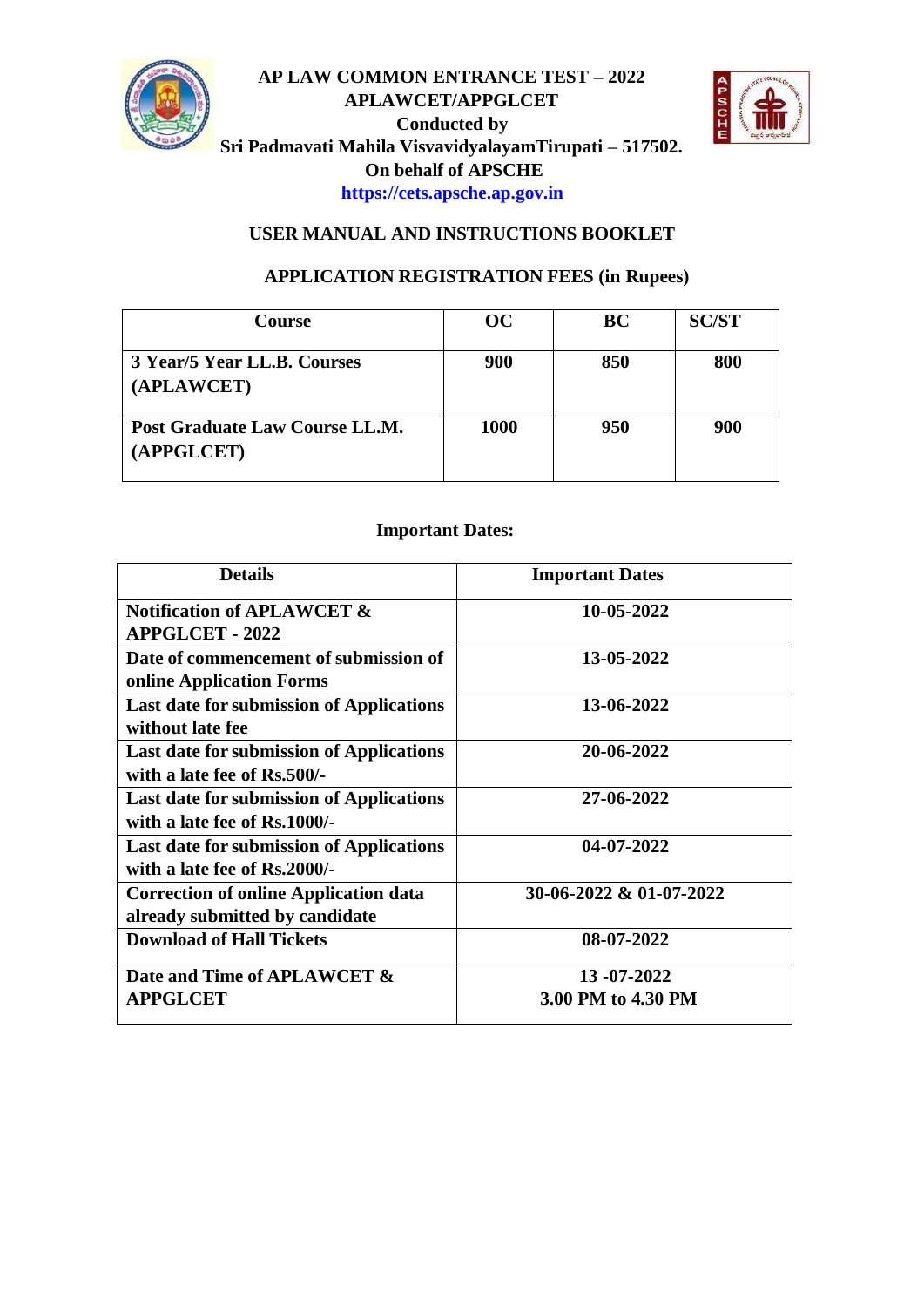#### **APLAWCET & APPGLCET-2022**

In terms of G.O.Ms. No.26, Higher Education (H.E.II) Department, dated 24-3- 2004 and its amendments & G.O.Ms. No.59, Higher Education (UE-II) Department, dated 20-6-2007 and their amendments issued by the Government of Andhra Pradesh, the Competent Authority, Chairman, APSCHE has entrusted the job of conducting the entrance tests APLAWCET and APPGLCET for admission into first year of 5 Year LL.B. / 3 Year LL.B. and first year of Postgraduate Law courses LL.M. /M.L. respectively offered by State Universities, their Departments or Constituent Colleges and Affiliated Colleges in the State of Andhra Pradesh to Sri Padmavati Mahila Visvavidyalayam, Tirupati, Andhra Pradesh.

#### **ELIGIBILITY FOR ADMISSION**

**3 year LL.B. Course:** The Candidates for 3 year LL.B. should have passed any Graduate Degree  $(10+2+3)$  pattern) of a recognized University with 45% of aggregate marks or any other examination recognized as equivalent by the Universities concerned. If any candidate secured less than 45% in graduation he / she should have passed any additional graduate or postgraduate degree with 45% aggregate marks.

**5 Year LL.B. Course:** The Candidates for 5 year LL.B. should have passed two year Intermediate Examination (10+2 pattern) with 45% of aggregate marks or any other examination recognized as equivalent by the University concerned or the Board of Intermediate Education, A.P.

**Note: There is a relaxation of 5% of marks in the above qualifying examinations for 3 year / 5 year Law courses in favour of the candidates belonging to SC / ST category and relaxation of 3% of marks for candidates belonging to backward classes.**

**2 Year LL.M. Course:** Candidates holding 3 Year/5 Year LL.B. Degree on the date of application and candidates who have appeared/appearing for 3 Year/5 Year LL.B. Final year examinations are also eligible. A candidate appearing for 3 Year/5 Year LL.B. Degree examinations may take the APPGLCET in anticipation of results. However the candidate shall have passed the qualifying examination with required eligibility at the time of counseling.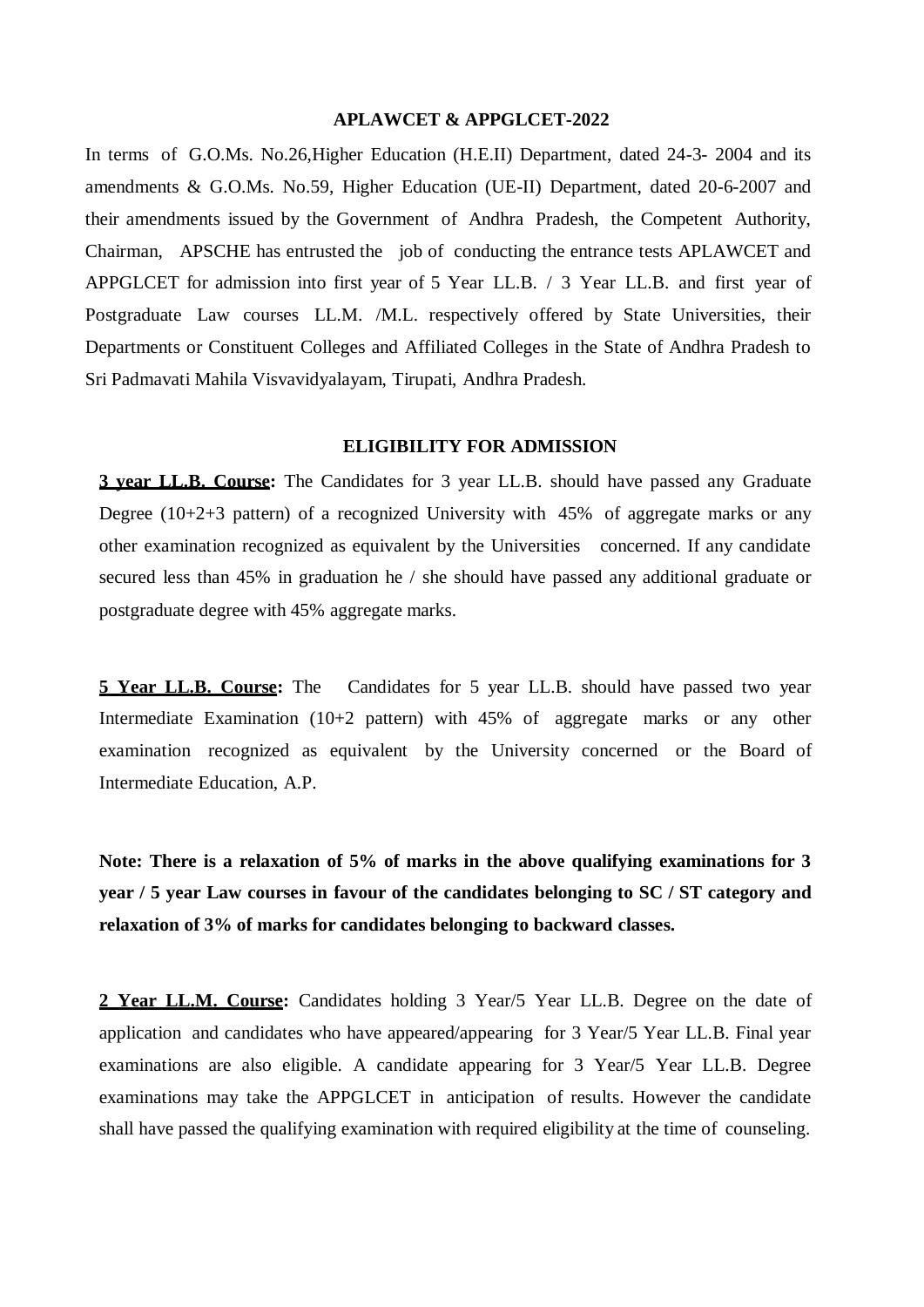| <b>ELIGIBILITY</b>   | <b>3 YEAR LLB</b>                 |      | <b>5 YEAR LLB</b>                    |      | <b>LLM</b>                                 |
|----------------------|-----------------------------------|------|--------------------------------------|------|--------------------------------------------|
| For OC Candidates    | Degree/PG<br>minimum 45%<br>marks | with | Intermediate<br>minimum 45%<br>marks | with |                                            |
| For BC Candidates    | Degree/PG<br>minimum 42%<br>marks | with | Intermediate<br>minimum 42%<br>marks | with | Holding LL.B/B.L 3/5<br><b>Year Degree</b> |
| For SC/ST Candidates | Degree/PG<br>minimum 40%<br>marks | with | Intermediate<br>minimum 40%<br>marks | with |                                            |

## **Note:**

- 1. Mere appearance in AP LAWCET / AP PGLCET will not give any right of admission. The candidate shall satisfy all the eligibility criteria and should satisfy the rules governing for admission as are applicable at the time of admission.
- 2. The applicants who have obtained 10+2 or graduation / post-graduation through single sitting system directly without having any basic qualification for prosecuting such studies are not eligible for admission into the law courses.
- 3. Age on admission into law courses is subject to the rule position in vogue at the time of admission.
- 4. **Nationality and Domicile:** The candidate should be an Indian National and should satisfy Local / non-local status requirement as laid down in the Andhra Pradesh Educational Institutions (Regulation of Admissions ) Order,1974 and the amendments made there to from time to time.
- 5. **A candidate with I.T.I as basic qualification is not eligible for appearing the LAWCET Examination**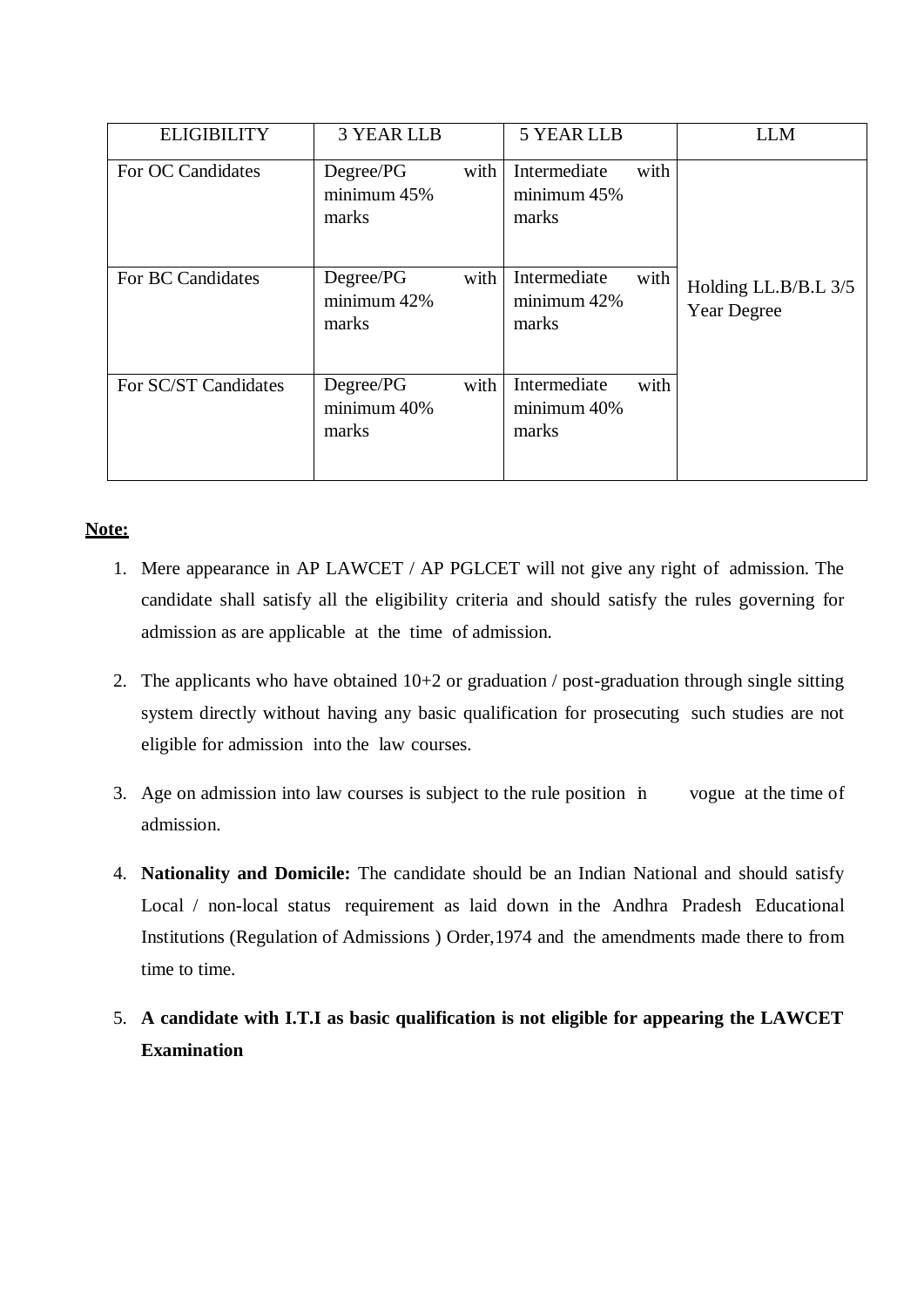# **CENTRES OF ENTRANCE TEST (APLAWCET/APPGLCET):**

| S.No.          | <b>New District</b>          | <b>Regional Center</b> |  |
|----------------|------------------------------|------------------------|--|
|                |                              |                        |  |
| $\mathbf{1}$   | <b>ANANTAPUR</b>             | Anantapur              |  |
|                |                              | Gooty                  |  |
| 2              | <b>SRI SATYASAI</b>          | Puttaparthi            |  |
| 3              | <b>CHITTOOR</b>              | Chittoor               |  |
| $\overline{4}$ | <b>ANNAMAYYA</b>             | Madanapalle            |  |
| 5              | <b>TIRUPATI</b>              | Tirupati               |  |
|                |                              | Gudur                  |  |
|                |                              | Puttur                 |  |
| 6              | <b>EAST GODAVARI</b>         | Rajahmundry            |  |
| $\overline{7}$ | <b>KAKINADA</b>              | Kakinada               |  |
| 8              | <b>KONASEEMA</b>             | Amalapuram             |  |
| 9              | <b>GUNTUR</b>                | Guntur                 |  |
| 10             | <b>BAPATLA</b>               | Chirala                |  |
| 11             | <b>PALNADU</b>               | Narasaraopeta          |  |
| 12             | <b>KRISHNA</b>               | Gudlavalleru           |  |
|                |                              | Machilipatnam          |  |
| 13             | <b>NTR</b>                   | Vijayawada             |  |
| 14             | <b>KURNOOL</b>               | Kurnool                |  |
|                |                              | Yemmiganur             |  |
| 15             | <b>NANDYAL</b>               | Nandyal                |  |
| 16             | SRI POTTI SRI RAMULU NELLORE | Kavali                 |  |
|                |                              | Nellore                |  |
| 17             | <b>PRAKASAM</b>              | Markapuram             |  |
|                |                              | Ongole                 |  |
| 18             | <b>SRIKAKULAM</b>            | Srikakulam             |  |
|                |                              | Tekkali                |  |
| 19             | <b>VISAKHAPATNAM</b>         | Gajuwaka               |  |
|                |                              | Visakhapatnam          |  |
| 20             | <b>ANAKAPALLE</b>            | Anakapalle             |  |
| 21             | <b>VIZIANAGARAM</b>          | Vizianagaram           |  |
| 22             | <b>WEST GODAVARI</b>         | Bhimavaram             |  |
|                |                              | Narasapuram            |  |
|                |                              | Tadepalligudem         |  |
| 23             | <b>ELURU</b>                 | Eluru                  |  |
| 24             | <b>YSR KADAPA</b>            | Kadapa                 |  |
|                |                              | Proddatur              |  |
| 25             | ALLURI SEETARAMARAJU         |                        |  |
| 26             | PARVATHIPURAM MANYAM         |                        |  |

# **TOTAL LAWCET REGIONAL CENTERS : 36 (Thirty-Six)**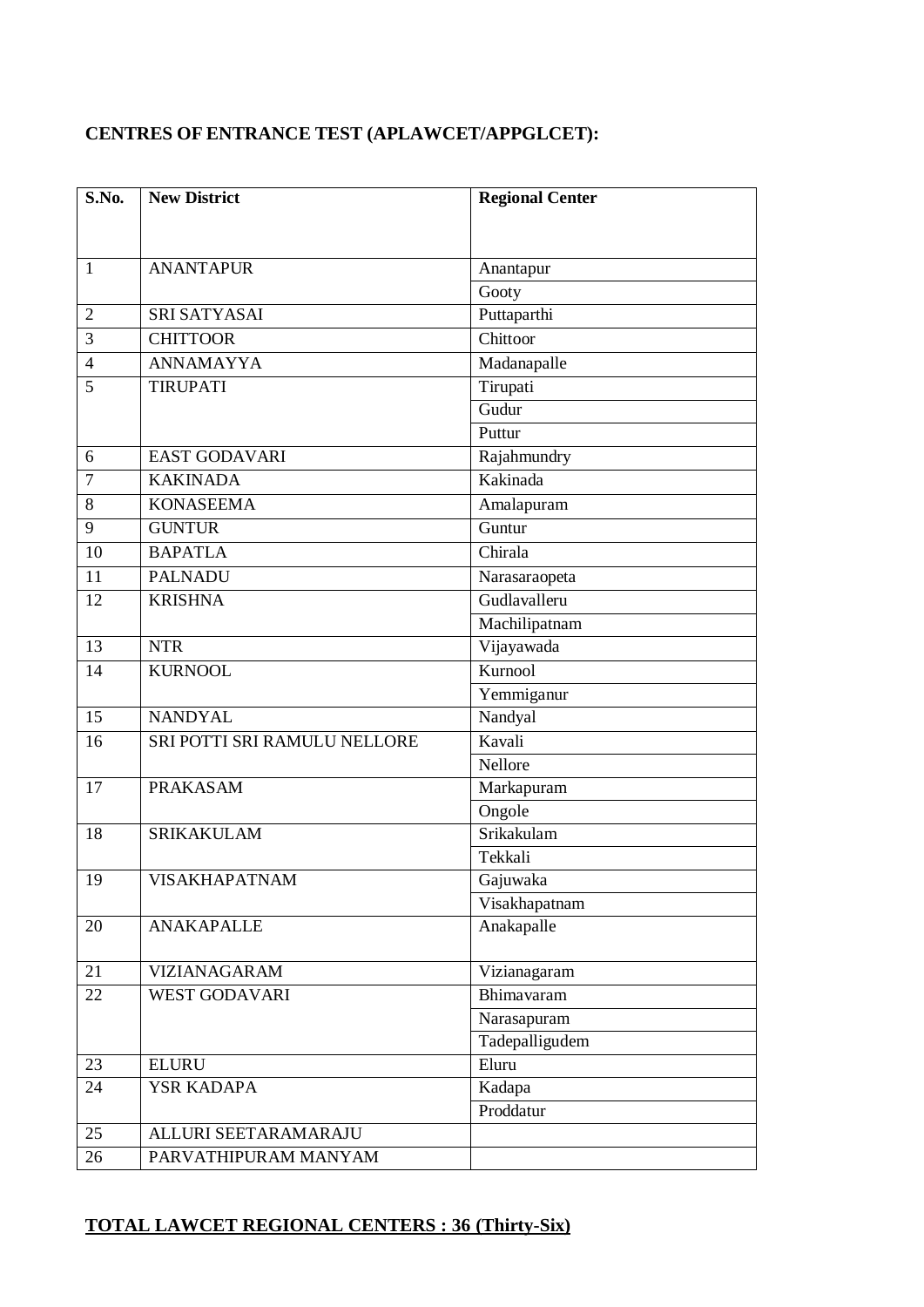However, Convener reserves the right to allot candidates to anyother centre(s) in unavoidable circumstances.

**Medium of Entrance Test:** The AP LAWCET will be conducted in English andTelugu versions and AP PGLCET question paper will be in English only.

#### **Test Paper Information:**

**AP LAWCET:** The Test is designed to evaluate the candidate's General Knowledge, Mental ability, Current Affairs and Aptitude to pursue the study of Law. The Test consists of three parts. Total number of questions will be 120 and the duration of test is 90 minutes. Maximum marks are 120.

 **Part – A:** Consists of 30 questions carrying 30 marks: **GeneralKnowledge and Mental Ability Part – B:** Consists of 30 questions carrying 30 marks: **Current Affairs**

 **Part – C:** Consists of 60 questions carrying 60 marks: **Aptitude for the Study ofLaw.** In the questions in Part-C, Aptitude for the study of Law, elementary knowledge of the basic principles of the Law and Constitution of India on the part of the student is assumed.

**For 5 year Law Course, the standard expected is of Intermediate level and for 3 year Law Course, the standard expected is of Degree Level.**

**AP PGLCET:** A Single entrance test is conducted for all the courses of LL.M. It is of 90 minutes duration and consists of 120 questions of 1 mark each. **Part-A** consists of 40 questions (Jurisprudence 20, Constitutional Law 20; Total 40 questions of 1 mark each); and Part -B consists of 80 questions (Public International Law 16, Mercantile Law 16, Labour Law 16, Crimes and Torts 16, and IPR and Other Laws 16).

The Questions will be objective type including multiple choice questions, matching items. Each Question contains four alternative answers and candidates have to pick up the correct answer from among the choices given.

**Qualifying marks in AP LAWCET-2022:** The qualifying percentage of marks in the Entrance Test is 35% (i.e. 42 marks out of total 120 marks). There will be no minimum qualifying marks for S.Cs & S.Ts for ranking.

**Qualifying marks in AP PGLCET-2022:** The qualifying percentage of marks in the Entrance Test is 25%. (i.e. 30 marks out of total 120 marks). There will be no minimum qualifying marks for S.Cs & S.Ts for ranking

#### **AP LAWCET-2022 Results:**

**a. Evaluation:** Every care will be taken to avoid errors in evaluation, checking, scrutiny, tabulation and ranking. Hence, request for re-totalling or revaluation or personal identification of scripts will not be entertained.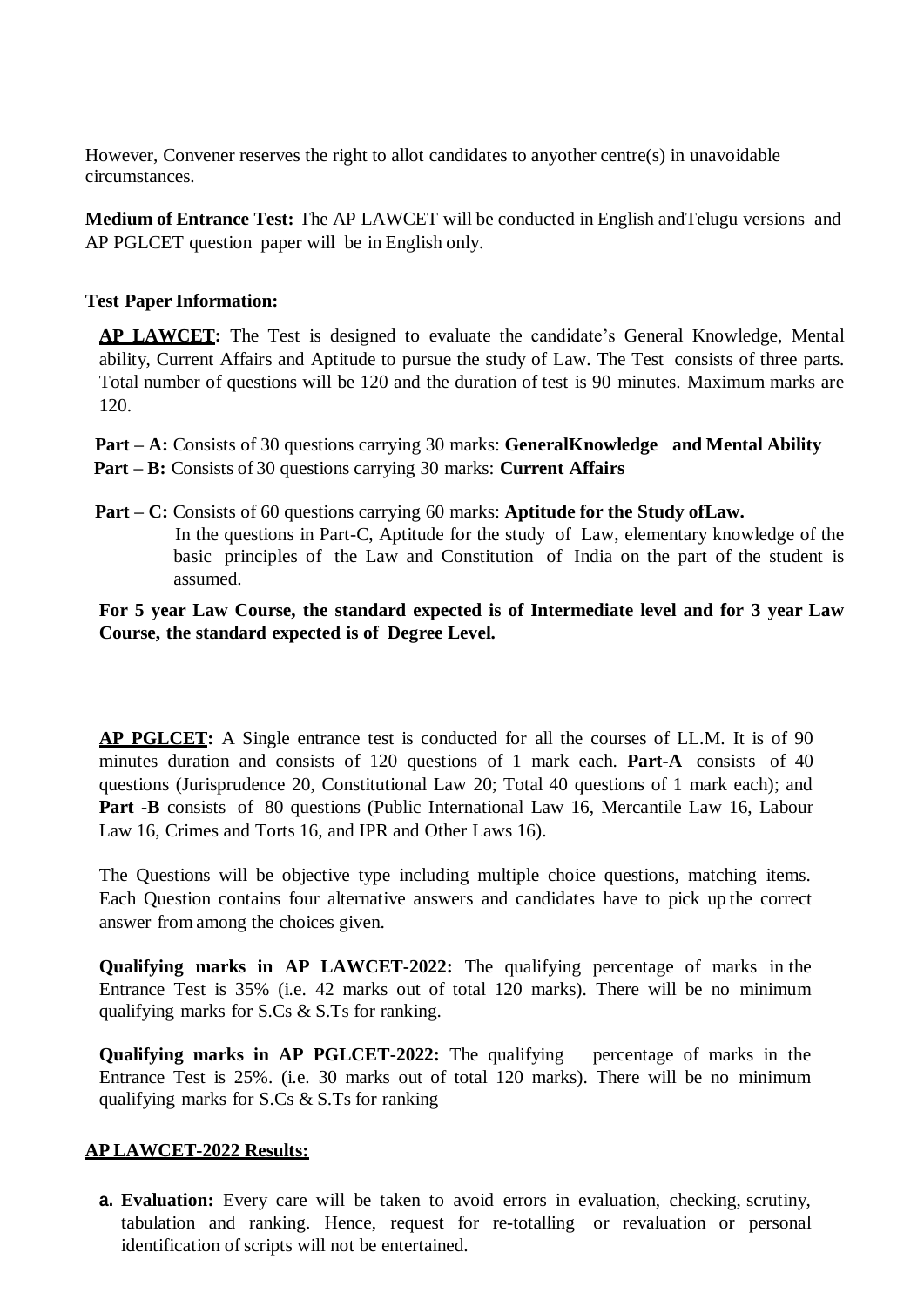- **b. Ranking:** The Candidates will be ranked in the order of merit based on the marks obtained in the AP LAWCET-2022 / AP PGLCET-2022. In case of tie the relative rank will be decided as mentioned below:
	- i) By considering the marks secured in Part-C of AP LAWCET and if the tie still persists marks obtained in Part-B in AP LAWCET shall be taken into consideration.
	- ii) If the tie still persists they may be bracketed together for the purpose of ranking and seniority in age may be considered at the time of admission.
- **c. Rank obtained in AP LAWCET-2022 is valid for admission into 3 year / 5 year Law Courses, as the case may be, for the academic year 2022- 2023 only.**

#### **AP PGLCET-2022 Results:**

- a) Evaluation: Every care will be taken to avoid errors in evaluation,checking, scrutiny, tabulation and ranking.
- b) Ranking: The Candidates will be ranked as per the total marks obtained in theEntrance Test. If there is a tie in total marks, the marks obtained in Part-A ofEntrance Test will be considered for awarding the rank. If the tie persists they may be bracketed together for the purpose of ranking and seniority in age may be considered at the time of admission.
- **c) The Candidates are advised to download the Rank Card from the web site** [https://cets.apsche.ap.gov.in](https://cets.apsche.ap.gov.in/) **after one week of the publication of results. In case of any difficulty in downloading the Rank Card the candidates are advised to contact the Convener's office**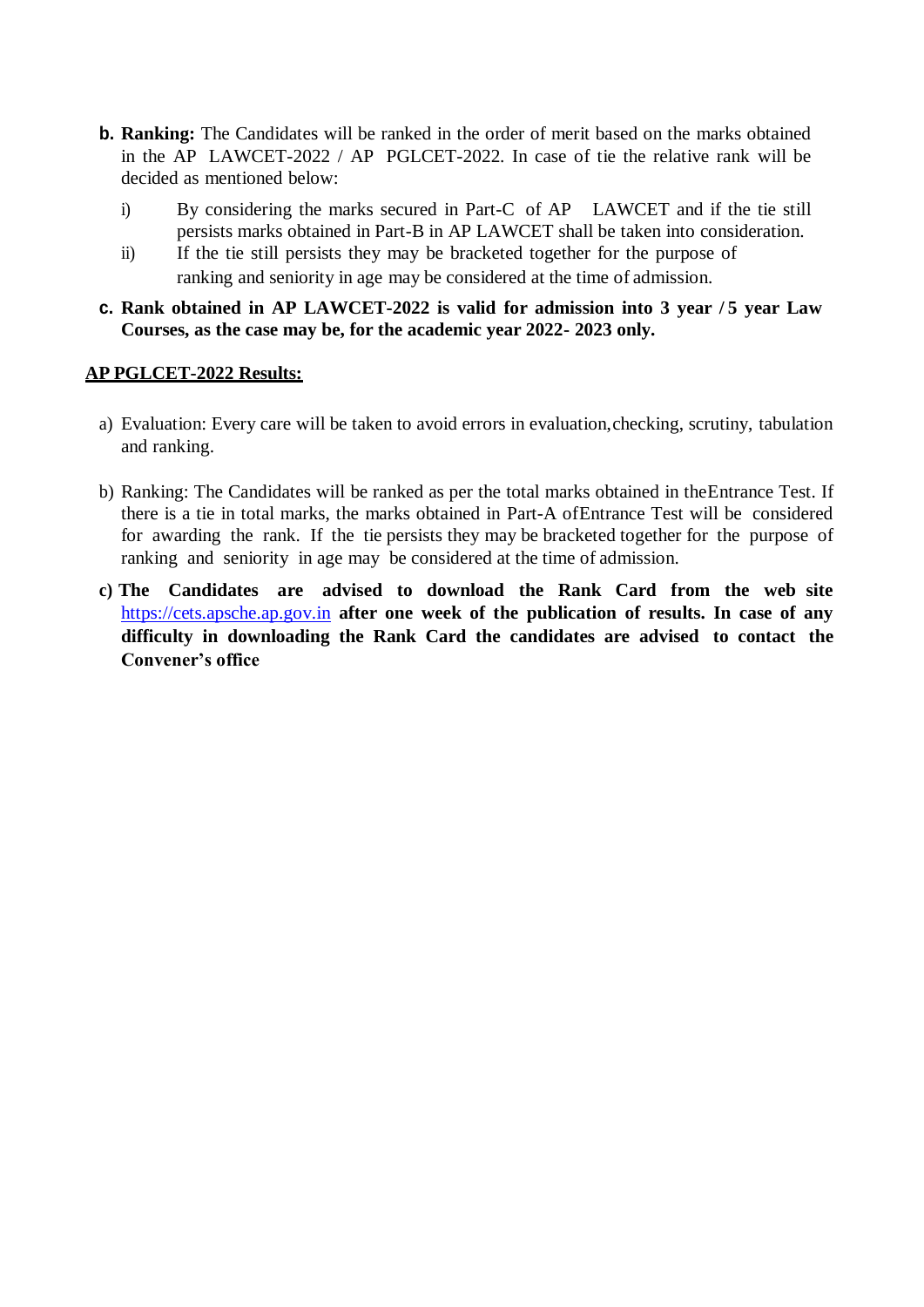#### **SYLLABUS FOR AP PGLCET – 2022**

The candidates should be thorough in Jurisprudence, Constitutional Law, Public International Law, Mercantile Law, Labour Laws, Crimes and Torts, IPR & Other laws. However, concentration should be on the following.

#### **Part-A: 40 Questions ….. 40 marks**

- I) JURISPRUDENCE: 20 Questions …20 marks
	- **1.** Schools of Jurisprudence Sources of Law, Custom Precedent andLegislation,
	- **2.** Rights and duties Ownership and Possession, Persons, Obligation, Property, Liability, Legal Sanctions.
- II) CONSTITUTIONAL LAW: 20 Questions …20 marks
	- **1.** Nature of the Constitution Fundamental Rights, Directive Principles of StatePolicy, Executive, Judiciary and Legislature, Center-State Relations,Emergency Provisions, Amendments to the Constitution.

#### **Part-B: 80 Questions ….. 80 marks**

- 1. PUBLIC INTERNATIONAL LAW : 16 Questions … 16 marks
	- a. International Law and Municipal Law
	- b. State Territory
	- c. Air, Sea and Outer Space, Nationality and Statelessness
	- d. Extradition, Asylum, State Jurisdiction, United Nations.
- 2. MERCANTILE LAW : 16 Questions … 16 marks a. General Principles of Contract (Sections. 1-75, Indian Contract Act-1872).
- 3. LABOUR LAW : 16 Questions … 16 marks
	- a. Trade Union Act 1926
	- b. IndustrialDisputes Act 1947.
- 4. CRIMES and TORTS: 16 Questions … 16 marks
	- a. Indian Penal Code General Principles & General Exceptions.
	- b. TORTS: General Principles of Tort, Defences, Joint liability, State liability for Torts;
	- c. Consumer Protection Act, 2019.
- 5. IPR & OTHER LAWS: 16 Questions … 16 marks
	- a. Copy right Act, 1957; Patents Act, 2005;
	- b. Environmental Protection Act, 1986;
	- c. Human Rights, The Protection of Human Rights Act, 1993; Salient features of Information Technology Act, 2000 and Right to Information Act2005
	- d. Research Methodology.(Definition and Kinds of Research)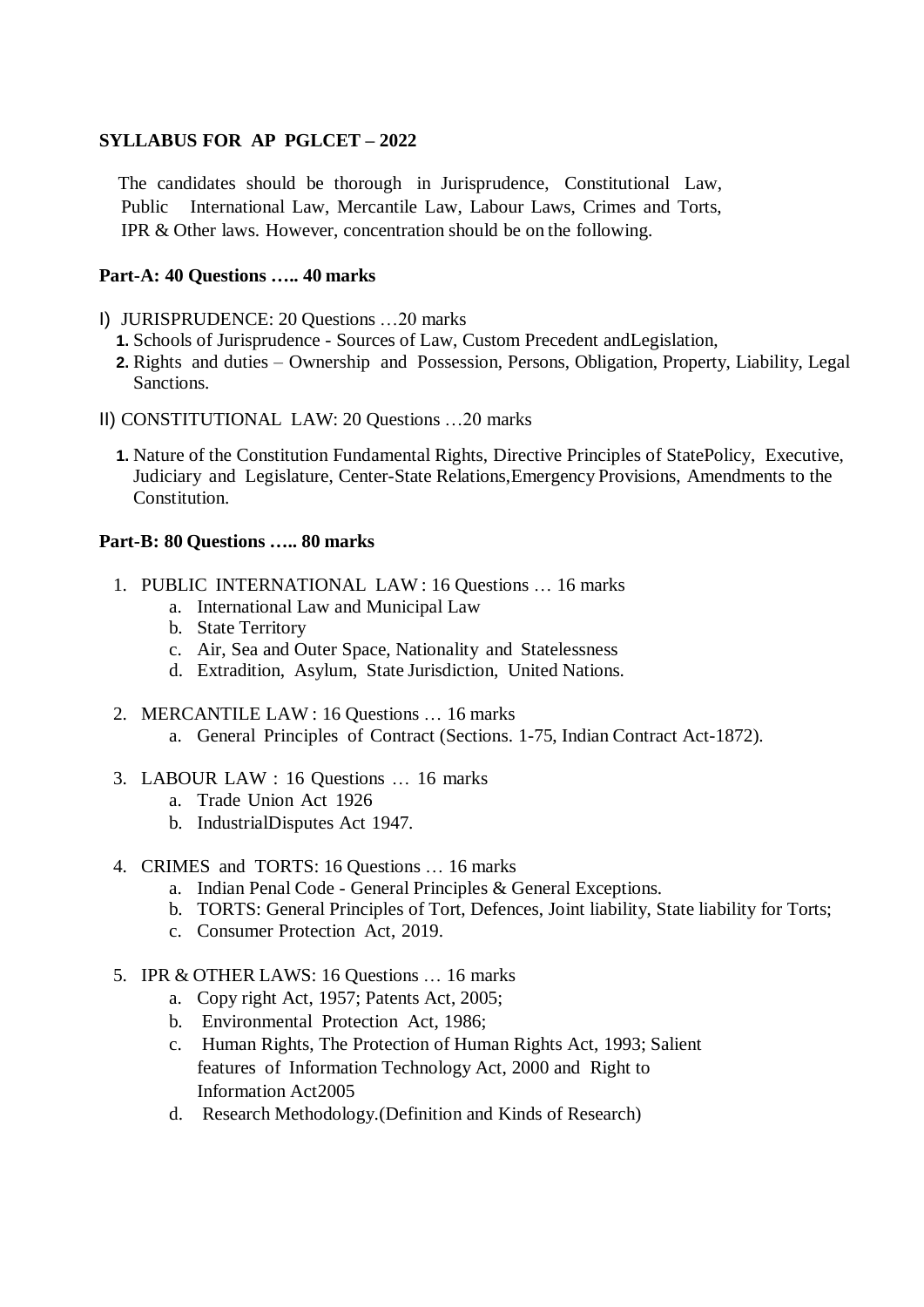#### **GENERAL INFORMATION / INSTRUCTIONS:**

- i. The Convener or / and the Common Entrance Test Committee reserve the right to reject the application of a candidate at any stage, if the application is incomplete; the candidate fails to satisfy the prescribed eligibility conditions; false or incorrect information is furnished.
- ii. Candidate shall with utmost precaution choose the appropriate test 3-year / 5- year / LLM based on his/her qualification. The Convener, AP LAWCET - 2022 is not responsible for wrong selection of the entrance test examination to be attempted.
- iii. Any change whatsoever, including that of caste/community status or category, shall not be permitted to be made in the filled in application once it is submitted to the Convener. No correspondence will be entertained in this regard.
- iv. The Convener is not responsible for the non submission of application by the notified date and time for any reason whatsoever.
- v. The Candidate should preserve the hall ticket to produce it at the time of test and later at the time of entry into the course.
- vi. Applicants should download hall tickets from website [https://cets.apsche.ap.gov.in](https://cets.apsche.ap.gov.in/) only.
- vii. The appearance at AP LAWCET 2022 does not entitle any candidate to be considered for entry into the course automatically.
- viii. The rank obtained with the benefit of relaxation of minimum qualifying marks at the APLAWCET-2022 by any candidate, claimingto belong to SC/ST category, will be cancelled in case the claim is found to be invalid later or at any point of time.
- ix. The selection of candidates and allotment to colleges will be on the basis of rank obtained at the Common Entrance Test and other conditions.
- x. Candidate will not be permitted into the exam hall after the scheduled time on the date of entrance test.
- xi. In any litigation, the party to be impleaded shall be the Convener of the APLAWCET- 2022 only and this shall be subject to the jurisdiction of HighCourt of A.P.

# **xii. Candidates are advised to practice the mock tests placed in the website and familiarize with the mode of attempting the online test.**

xiii. Candidates shall follow Covid regulations at the examination center.